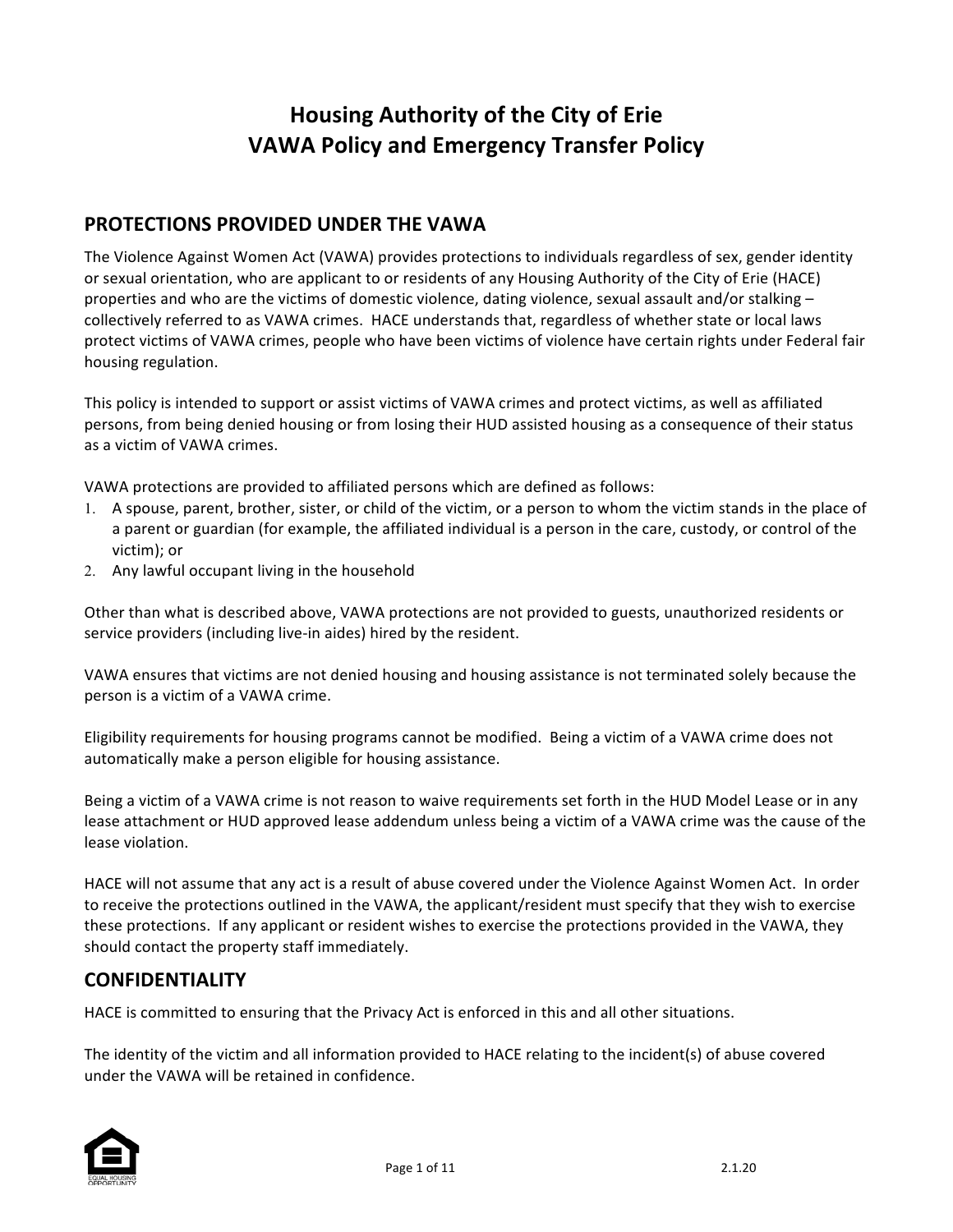Information will not be entered into any shared database nor provided to a related entity, except to the extent that the disclosure is:

- 1. Requested or consented to by the victim in writing for a limited period of time; or
- 2. Required for use in an eviction proceeding or termination of assistance; or
- 3. Otherwise required by applicable law

HACE will retain all documentation relating to an individual's domestic violence, dating violence, sexual assault and/or stalking in a separate file that is kept in a separate secure location from other applicant or resident files.

### **REQUESTS & CERTIFICATION**

The person seeking VAWA protections may make a request for a VAWA accommodation in any reasonable manner. The resident/applicant may:

- Complete a VAWA Request Form provided by HACE
- Submit a written request *(including email but not texting)*
- Make a personal (oral) request either in person or via phone

Once a request is made, HACE requires that the applicant certifies their status as a victim of a VAWA crime or as a person affiliated with a victim using one of the following methods. Applicants and residents decide which of the following methods is used to certify their status as a victim of a VAWA crime or as someone affiliated with a victim of a VAWA crime.

**1.** When HACE responds to a request to exercise protections provided under the VAWA, Management will request that an individual provide HUD Form 5382 Certification as a Victim of Domestic Violence, *Dating Violence, Stalking or Sexual Assault* to certify status as a VAWA victim or as a person affiliated with a VAWA Victim. A copy of this form is attached.

HACE understands that the delivery of the certification form to the applicant/resident via mail may place the victim at risk, (e.g., the accused perpetrator may monitor the mail). Management will work with the applicant/resident in making acceptable delivery arrangements.

**2.** Alternatively, if the applicant/resident has sought assistance in addressing domestic violence, dating violence, sexual assault and/or stalking from a federal, state, tribal, territorial jurisdiction, local police or court, the resident may submit written proof of this outreach in lieu of the certification form.

HACE will accept a federal, state, tribal, territorial, or local police record or court record or other official record documenting status as a victim of a VAWA crime or a person affiliated with a victim of a VAWA crime as defined in this policy.

**3.** HACE will also accept a document signed and attested to by a professional *(employee, agent or volunteer* of a victim service provider, an attorney, medical personnel, etc.) from whom the person seeking VAWA protections has sought assistance in addressing domestic violence, dating violence, sexual assault and/or stalking or the effects of the abuse. This document must be signed by the applicant/resident. A copy of this form is attached.

**4.** If the applicant/resident is currently living in a shelter established to protect victims of violence covered under the VAWA, HACE will accept verification of such living arrangement in lieu of certification methods described above.

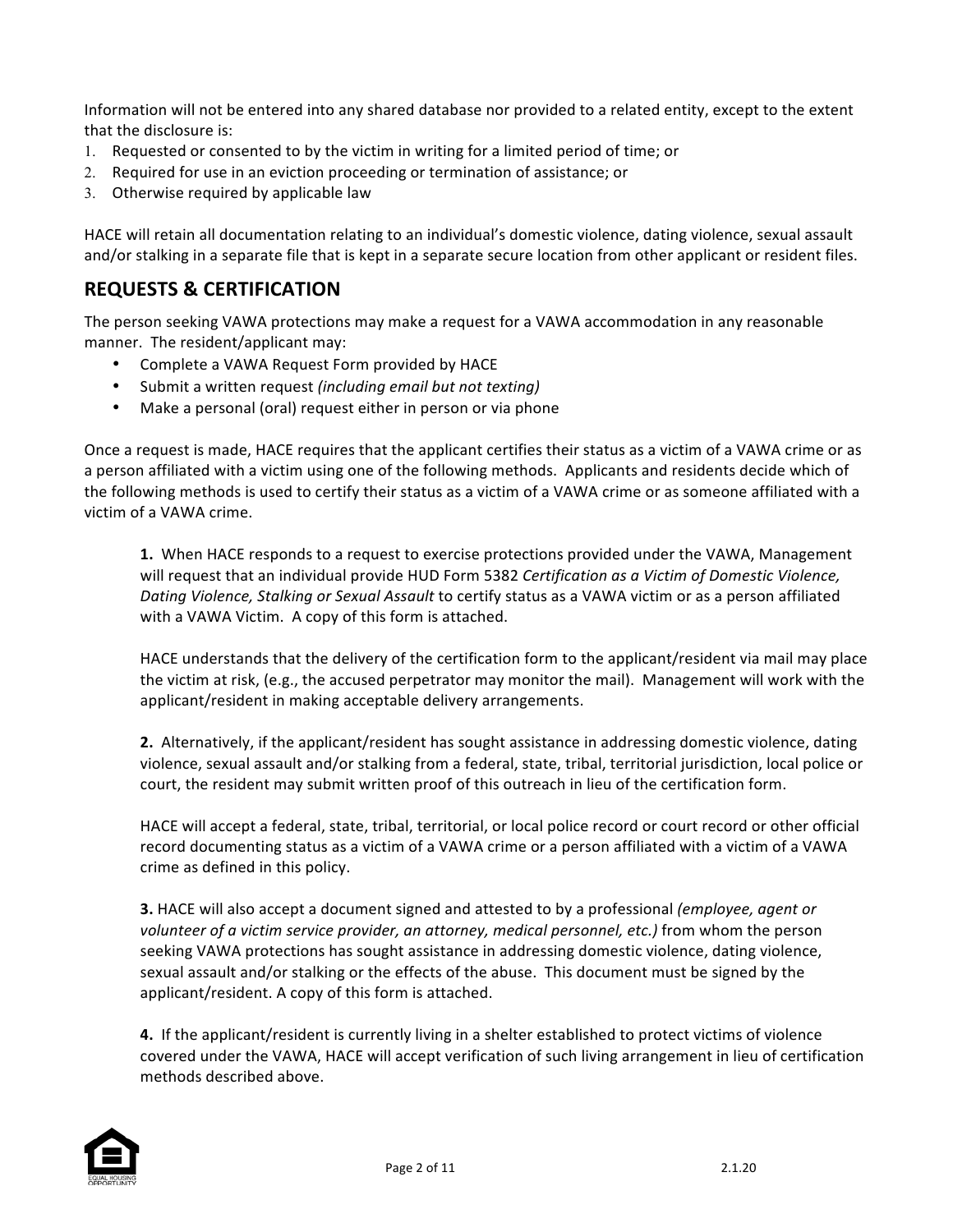**5.** If the person seeking VAWA protections cannot provide any of the documents described above, the person should contact management staff to discuss acceptable alternatives. If the documents above cannot be provided, HACE will be the final decision maker regarding acceptable alternatives.

Victims are not required to name their accused perpetrator if doing so would result in imminent threat or if the victim does not know the name of their accused perpetrator.

The person seeking VAWA protections will have fifteen (15) calendar days from the date of the written request to provide certification using any of the options above.

If HACE receives documentation that contains conflicting information *(including certification forms from two or more members* of a household each claiming to be a victim and naming one or more of the other petitioning *household members as the perpetrator)*, HACE will require an applicant or tenant to submit third-party documentation, as described above in options 2, 3, or 4, within fifteen (15) calendar days of the date of the request for the third-party documentation.

To ensure that a person is not wrongly accused of committing an act covered under the VAWA, HACE will carefully evaluate abuse claims as to avoid denial, termination of assistance, termination of tenancy or eviction based on false or unsubstantiated accusations.

HACE will review and respond to requests to exercise protections provided under the VAWA as quickly as possible but within no more than ten (10) business days of receiving all required documentation. HACE may provide the response in any manner acceptable to the victim and Management. Responses include:

- Approval of the Request for a specific VAWA accommodation
- Denial of the Request for a specific VAWA accommodation
- Request for additional information or Request to meet

If the request is denied, the person seeking VAWA protections will have the right to appeal. Written requests to appeal must be received within ten (10) business days of the date of the denial. When requested, the appeal will be held with the Deputy Executive Director.

### **LEASE BIFURCATION**

If HACE determines that physical abuse caused by a resident is clear and present, the law provides Management the authority to bifurcate a lease (i.e., remove, evict, or terminate housing assistance to any accused perpetrator), while allowing the victim, who lawfully occupies the home, to maintain tenancy.

HACE may attempt to evict the accused perpetrator, but residents should know that an eviction or termination must be in accordance with state/local tenant/landlord laws which HACE must comply with. Management cannot guarantee that a court will award or enforce an eviction.

In the event that one household member is removed from the unit because of engaging in acts of domestic violence, dating violence, sexual assault and/or stalking against another household member, an appropriate certification will be processed reflecting the change in household composition. Special consideration will be given if the remaining household members are not qualified to remain in the unit as a "remaining household member". 

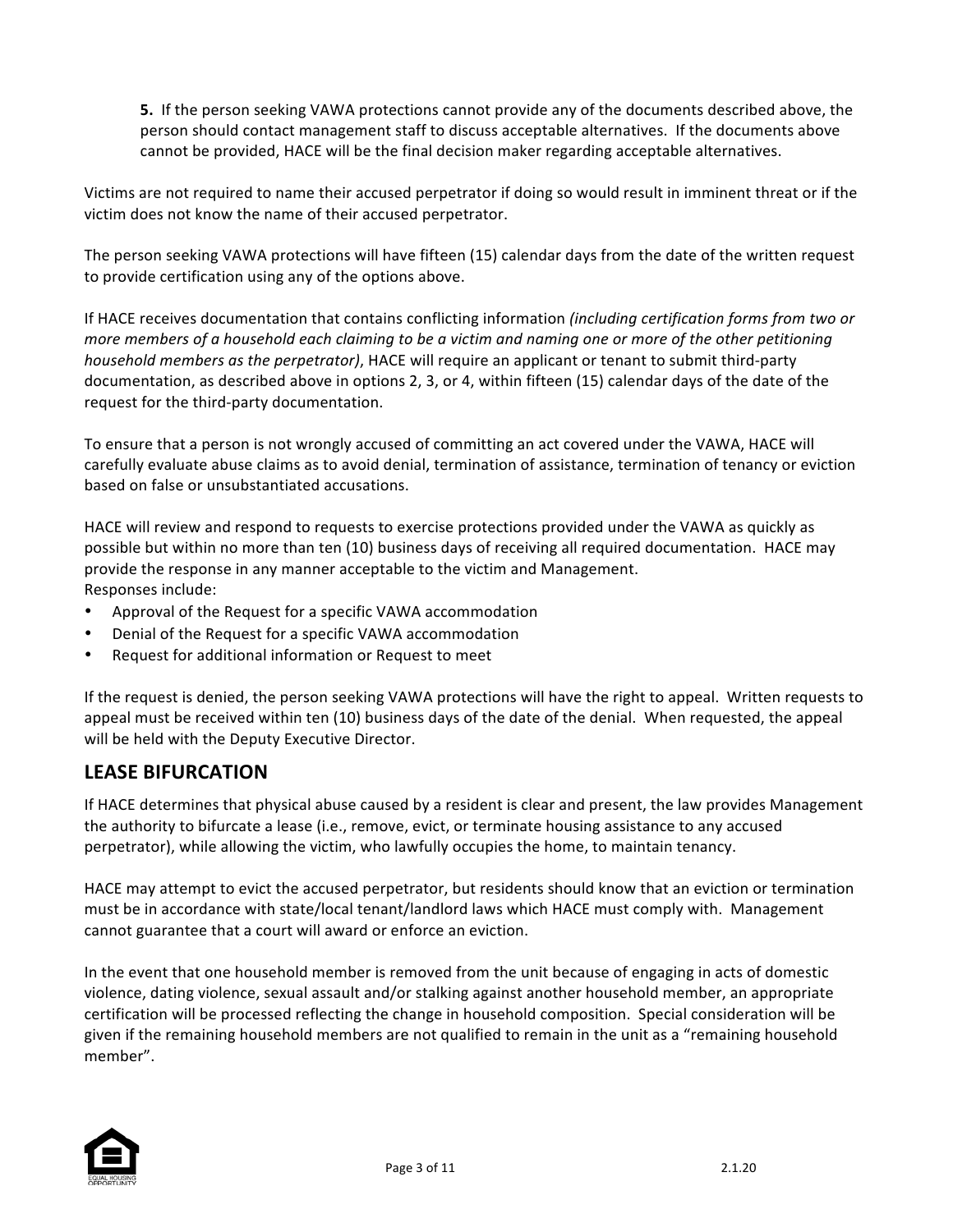# **LEGAL ACTION**

Victims are encouraged to seek police/legal protection from their accused perpetrator. In some cases, HACE may add the individual(s) to the "banned list" for a property, and/or file a restraining order against the accused perpetrator to prevent the accused perpetrator from entering the property.

The VAWA does not limit the authority of HACE, when notified of a court order, to comply with a court order with respect to:

- The rights of access or control of property, including civil protection orders issued to protect a victim of a VAWA Crime; or
- The distribution or possession of property among members of a household.

### **TERMINATION OF TENANCY OR TERMINATION OF ASSISTANCE**

HACE will not subject the resident/applicant, who is or has been a victim of domestic violence, dating violence, sexual assault, or stalking, or is affiliated with an individual who is or has been a victim of a VAWA crime, to a more demanding standard than other residents/applicants in determining whether to evict or terminate assistance.

The VAWA does not limit HACE's authority to deny, terminate assistance to, or evict a resident/applicant under a covered housing program when management can demonstrate an actual and imminent threat would be present if that resident/applicant or lawful occupant is not evicted/terminated. In this context, words, gestures, actions, or other indicators will be considered an actual and imminent threat if they meet the standards provided in the definition. Actual and imminent threat refers to a physical danger that is real, would occur within an immediate time frame, and could result in death or serious bodily harm. In determining whether an individual would pose an actual and imminent threat, the factors to be considered include: The duration of the risk, the nature and severity of the potential harm, the likelihood that the potential harm will occur, and the length of time before the potential harm would occur.

The VAWA does not limit HACE's authority to deny, evict or terminate assistance to a resident/applicant for any violation that is not the result of an act of a VAWA crime.

HACE will take into account individual circumstances when making a determination to terminate tenancy; such circumstances might include, among other things, the seriousness of the offending action, the extent of participation by the leaseholder in the offending action, and whether the leaseholder, if not the wrongdoer, took all feasible steps to prevent the offending action from occurring and has removed the offending person from the lease or otherwise banned the offending person from the premises in the future.

Any eviction or termination of assistance will be initiated only when there are no other actions that could be taken to reduce or eliminate the threat. Examples of such action include, but are not limited to:

- Transferring the victim to a different unit when doing so would reduce or eliminate the threat;
- Barring the accused perpetrator from the property;
- Contacting law enforcement to request an increase in police presence;
- Develop other plans to keep the property safe, or;
- Seeking other legal remedies to prevent the perpetrator from acting on a threat

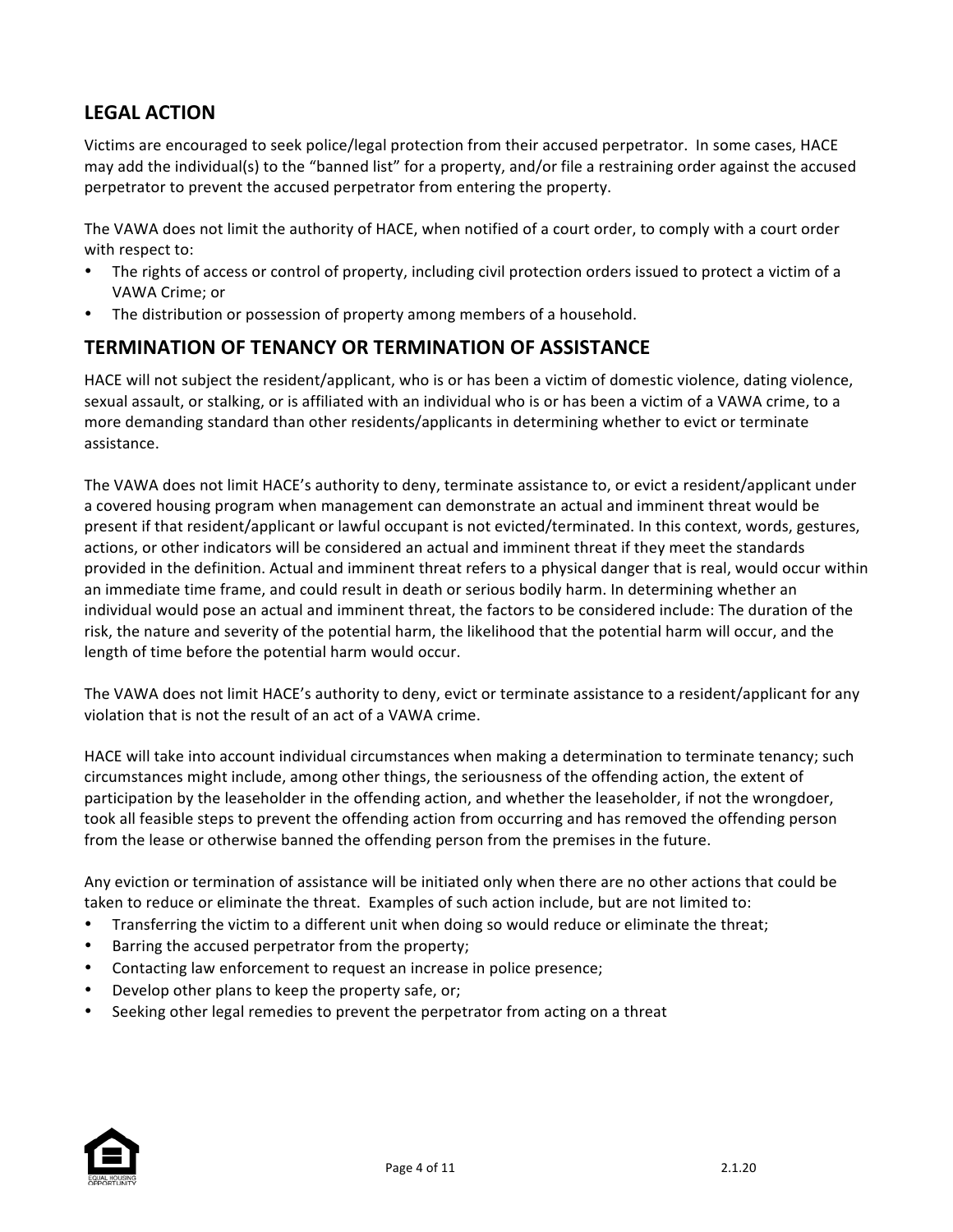# **ENSURING EQUAL ACCESS**

If you have difficulty understanding English, please request our assistance and we will ensure that you are provided with meaningful access based on your individual needs.

Certifications/forms required may be submitted in an equally effective manner or modified as a reasonable accommodation when there is the presence of a disability.

HACE does not discriminate on the basis of disability status in the admission or access to, or treatment or employment in, its federally assisted programs and activities.

The person named below has been designated to coordinate compliance with the nondiscrimination requirements contained in the Department of Housing and Urban Development's regulations implementing Section 504 (24 CFR, part 8 dated June 2, 1988).

Dusti Dennis 606 Holland Street Erie, PA 16501 814-452-2425 ext 2231

<u>TTY: 2004 - 2004 - 2004 - 2004 - 2004 - 2004 - 2004 - 2004 - 2004 - 2004 - 2004 - 2004 - 2004 - 2004 - 2004 -</u>

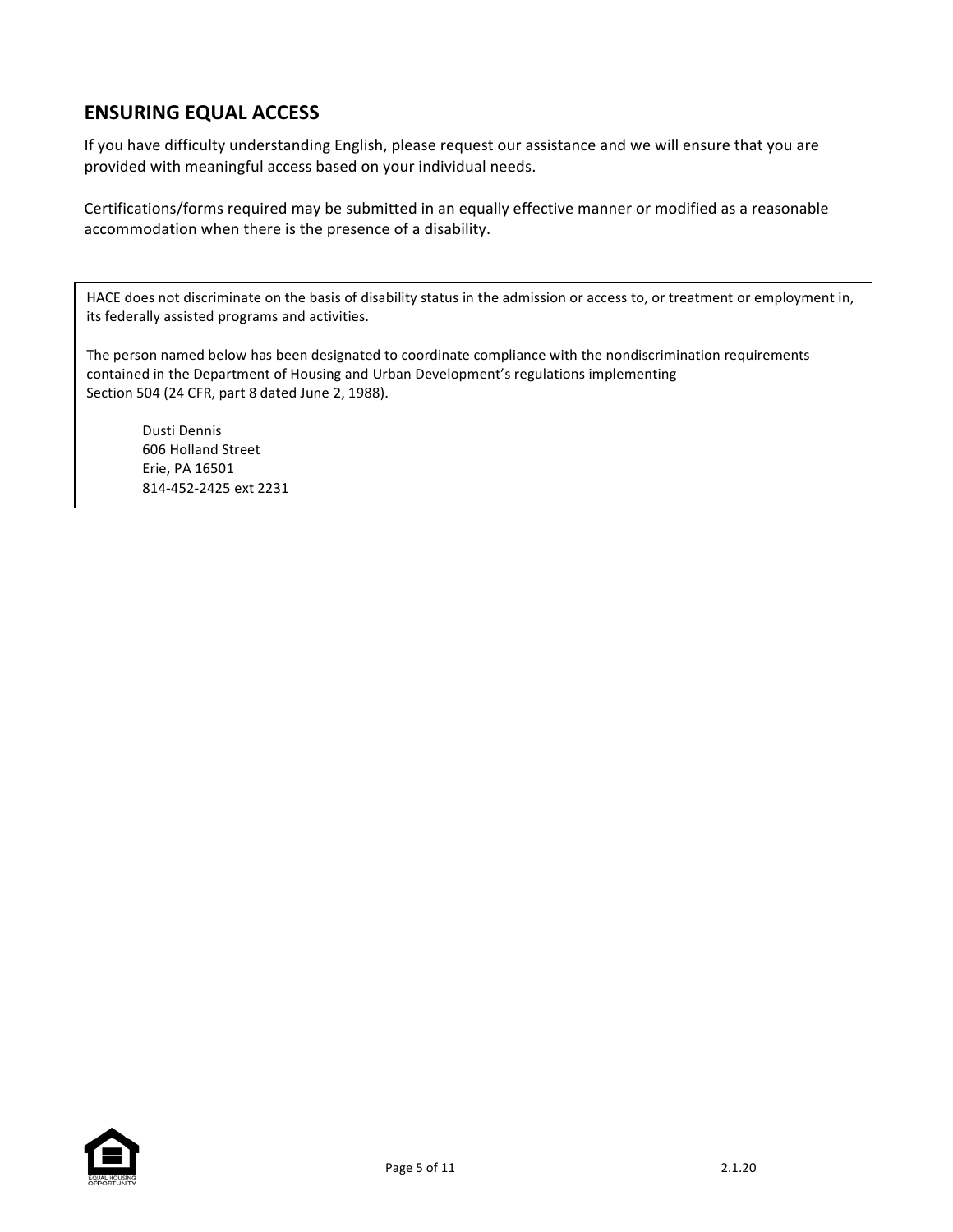## **VAWA EMERGENCY TRANSFER PLAN**

HACE is concerned about the safety of residents and applicants, and such concern extends to residents and applicants who are victims of domestic violence, dating violence, sexual assault, or stalking – collectively referred to as VAWA crimes.

This VAWA Emergency Transfer Plan identifies:

- Residents or applicants who are eligible for an emergency transfer,
- The documentation needed to request or receive an emergency transfer,
- Confidentiality,
- How an emergency transfer may occur, and
- Guidance about safety and security.

In accordance with the Violence Against Women Act (VAWA), HACE allows residents who are victims of VAWA crimes or people who are affiliated with victims of VAWA crimes to request a VAWA Emergency Transfer from the resident's current unit to another unit that is part of this property (internal transfer) or part of another property (external transfer).

Regardless of whether the resident/applicant is applying for an internal emergency transfer or an external emergency transfer, residents/applicants requesting a VAWA EMERGENCY TRANSFER must qualify for the new unit based on the requirements set forth by the governing agency. The resident/applicant should understand that they may also be subject to other screening requirements set forth by the owner/agent responsible for the other property.

The resident or applicant is responsible for paying for any expenses associated with the move. The U.S. Department of Justice (DOJ) administers programs that provide funding for victims covered by VAWA, and the Victims Crime Fund could be used to pay for relocation expenses of these victims, or to provide other sources of support, which could free up funding to pay for moving costs. Information about the Crime Victims Fund is available at: https://www.ovc.gov/about/victimsfund.html. Information about Office of Violence Against Women grants is available at www.justice.gov/ovw/grant-programs.

#### **ELIGIBILITY FOR EMERGENCY TRANSFERS**

A resident/applicant is eligible for a VAWA Emergency Transfer when:

- 1. The person making the request is a victim of a VAWA crime or are a person affiliated with a victim of a VAWA crime
- 2. There is a request for a VAWA Emergency Transfer; and
- 3. The resident reasonably believes that there is a threat of imminent harm if they remain within the same unit: or
- 4. If the resident is a victim of sexual assault, the resident may be eligible to transfer if the sexual assault occurred on the premises within the 90-calendar day period preceding a request for an emergency transfer.

#### **EMERGENCY TRANSFER REQUEST DOCUMENTATION**

Victims of VAWA crimes or people who are affiliated with victims of VAWA crimes (or a representative) must submit a request for a VAWA Emergency Transfer.

To request a VAWA EMERGENCY TRANSFER, the victim of the VAWA crime or people who are affiliated with victims of VAWA crimes (or a representative) must notify property staff; and

1. Submit a written request for a transfer using a form provided by HACE; or

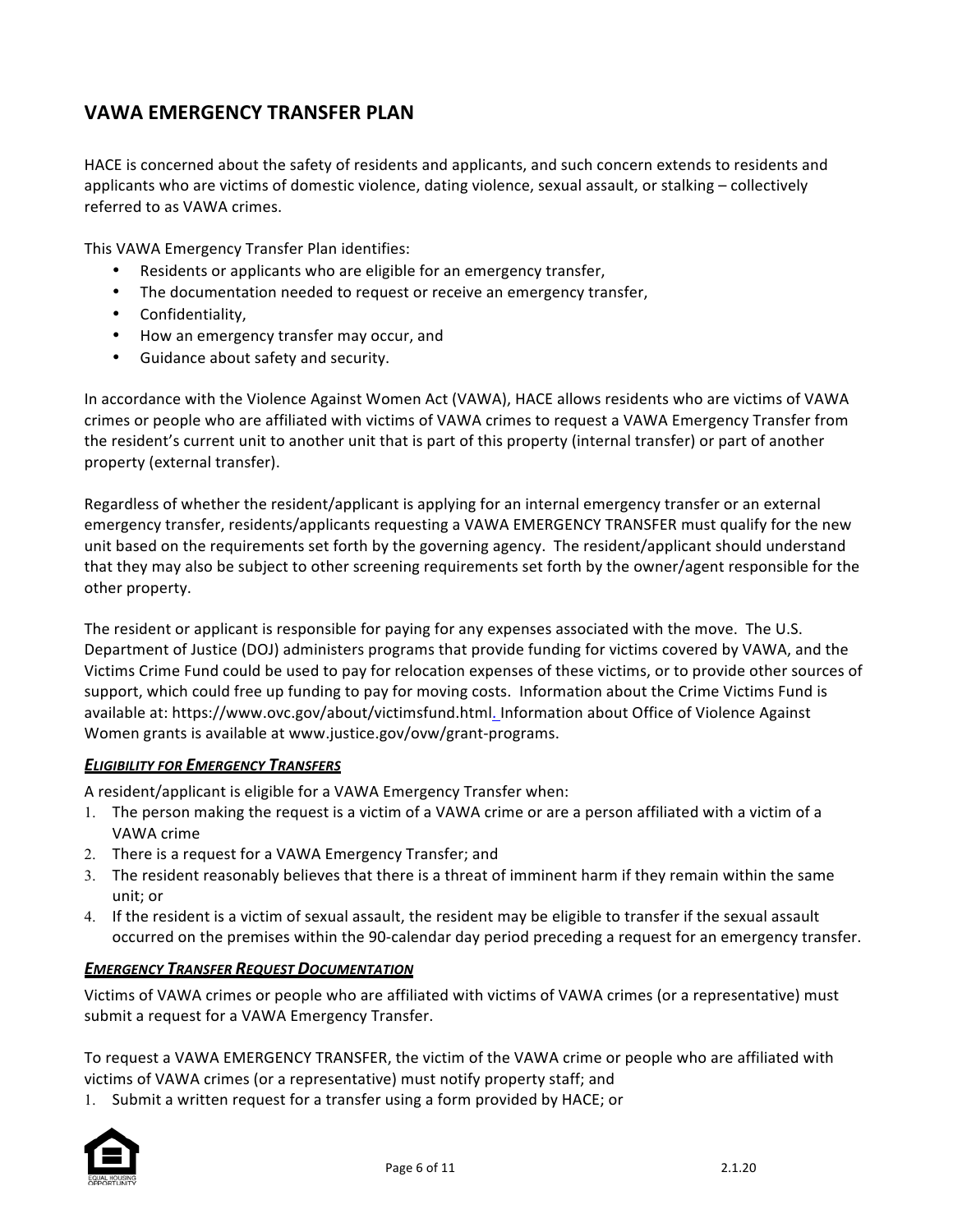2. Request and participate in a meeting during which the victim of the VAWA crime may verbally request a VAWA Emergency Transfer which will be documented on a form signed by the person requesting the transfer.

**Internal Emergency Transfer:** If an existing resident qualifies for an internal VAWA EMERGENCY TRANSFER, the first available unit based on the transfer policy, that the requestor deems "safe", will be offered to the resident.

If a "safe" unit is not immediately available or if there are other residents who have submitted a Unit Transfer Request, the resident will be added to the property waiting list. HACE will offer the next available unit based on preferences, if any.

When an appropriate unit is not available on this property, HACE will work with the resident to identify alternative housing under this or other federally funded programs. HACE will also provide information about national and local organizations that may assist with providing alternative housing until a safe unit becomes available.

The resident may have to qualify for the next available unit. The resident will be advised when this is the case. HACE may only move the resident to the next available unit if the resident is qualified under the program rules established by the governing agency.

When a "safe" unit is offered and accepted, the resident will have thirty (30) calendar days to complete appropriate paperwork, take possession of the new unit and move out of the current unit.

Once the resident is approved for a transfer, they will need to physically move in a mutually agreeable time frame not to exceed 14 calendar days. The resident may only receive subsidy in one unit on any given day. If the resident takes possession of the new unit before moving out of the old unit, the resident will be responsible for market rent for the days the resident is in legal possession of the original unit.

### **External Emergency Transfer:**

### **Transferring from Current Property to Another Property Owned or Managed by HACE**

If a resident qualifies for an external VAWA EMERGENCY TRANSFER, and the resident wishes to move to another property owned by HACE, and when the property's waiting list is open HACE will:

- Accept a completed application,
- Determine eligibility based on the requirements of the governing agency and the property management plan and,
- If appropriate, will add the resident to that property's waiting list

Before the external transfer is granted, the resident/applicant must participate in an eligibility/screening review, must qualify based on the Tenant Selection Plan in place at the time of the eligibility determination and must agree to abide by the terms and conditions that govern occupancy in the new unit.

If a resident reasonably believes a proposed transfer would not be safe, the resident may request a different unit. 

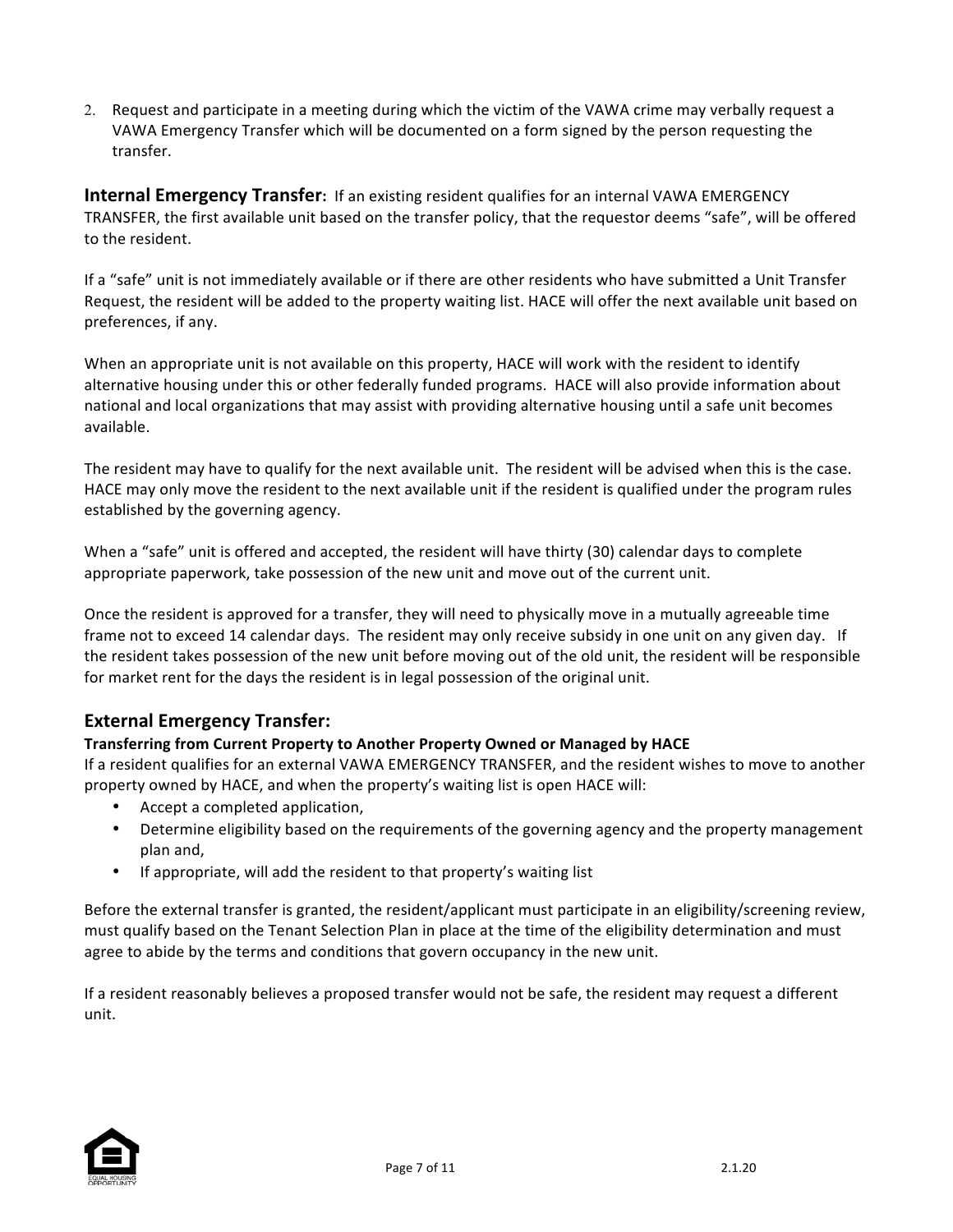### **Transferring from This Property to Another Property That is Not Owned or Managed by HACE**

If a resident qualifies for an external VAWA EMERGENCY TRANSFER, and the resident wishes to move to another property that **is not** owned or managed by HACE, management will work closely with the applicant and will take all reasonable measures to assist with the victim's efforts to find alternative housing.

HACE can assist the resident in identifying other housing providers who may have safe and available units. HACE cannot guarantee that the resident will receive priority placement based on the resident's status as a victim of a VAWA crime or the resident's status as a person affiliated with a victim of a VAWA crime. The resident should contact the property staff at the new property and ask for information about applicant selection and placement preference. 

The resident must notify management when the resident plans to move. The resident cannot begin subsidy in a new unit until the resident stops receiving subsidy in this unit. HACE cannot stop subsidy until they can legally take possession of the unit. In the case where some household members remain in the original unit, the resident must be removed from the household subsidy and the lease when the resident moves out.

#### **EMERGENCY TRANSFER TIMING AND AVAILABILITY**

HACE cannot guarantee that a transfer request will be approved or how long it will take to process a transfer request. HACE will, however, act as quickly as possible to move a resident who is a victim of a VAWA crime to another unit, subject to availability and safety of a unit.

When a person seeking VAWA protections requests a VAWA Emergency Transfer and when that resident qualifies for the emergency transfer and qualifies for a proposed unit owned or managed by HACE, the unit will be offered based on the following.

Residents who are requesting new units and who qualify for the VAWA Emergency Transfer will be placed on the waiting list based on the date and time the completed VAWA Emergency Transfer Request is received.

#### **Selection Order**

When a person seeking VAWA protections requests a VAWA Emergency Transfer and when that resident qualifies for the emergency transfer and qualifies for a proposed unit owned or managed by HACE the unit will be offered based on the following order:

- 1. Imminent Threat (VAWA Emergency Transfer),
- 2. To permit modernization of the unit and/or building,
- 3. To allow a resident to transfer to an accessible unit based on verified medical need,
- 4. To correct occupancy standards,
- 5. To avoid concentrations of the most economically and socially deprived families

Accessible units will always be offered to residents and applicants who need the features of the accessible unit before they are offered to residents and applicants who do not need the features of an accessible unit.

Please see the Unit Transfer Policy or the Management Plan for additional information.

#### **OTHER HOUSING RESOURCES**

As part of the VAWA Emergency Transfer Plan, HACE has also identified resources, that are available to residents and applicants.

At the resident's request, HACE can also assist residents in contacting local organizations offering assistance to victims of VAWA Crimes.

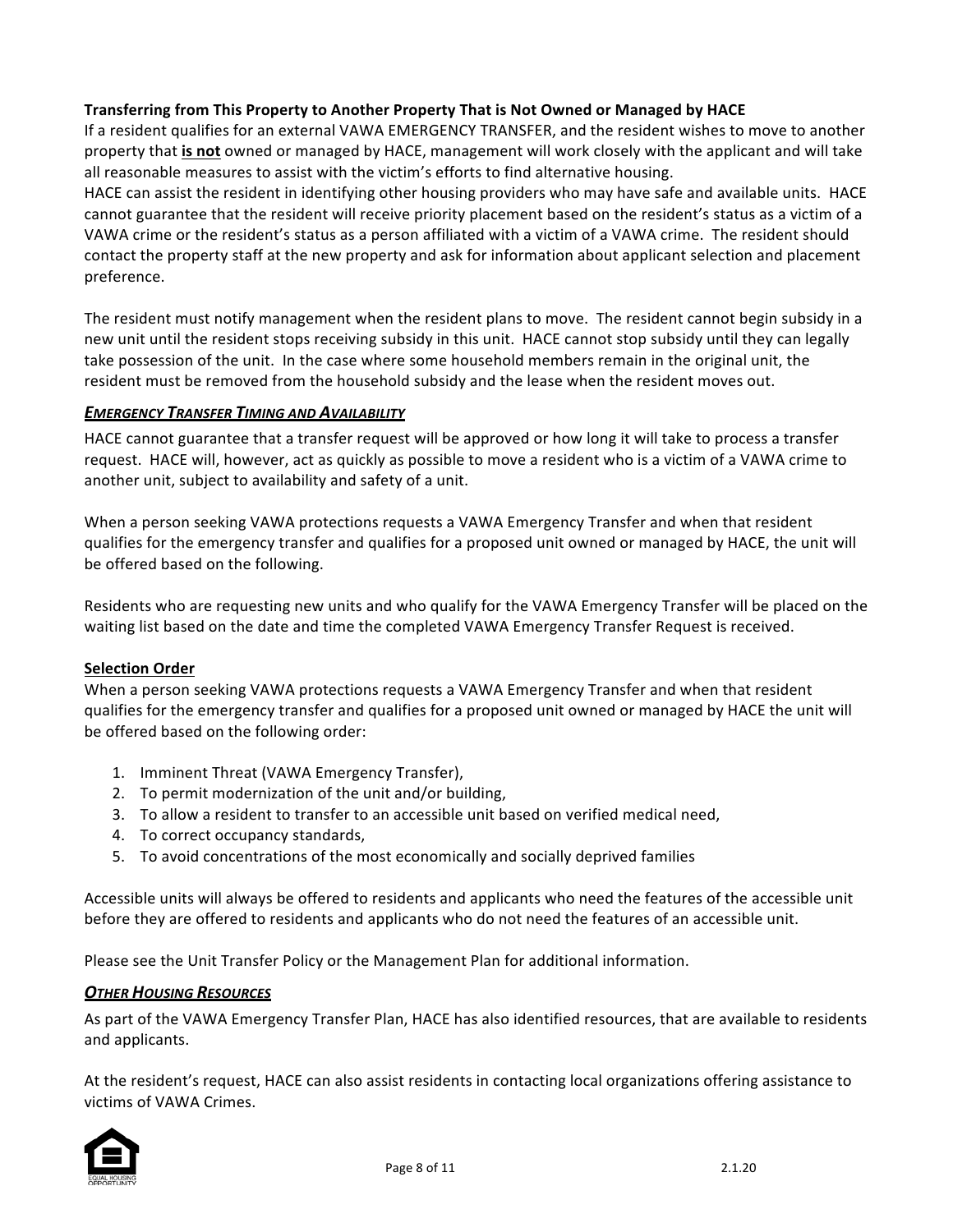### **SAFETY AND SECURITY OF APPLICANTS AND RESIDENTS**

Victims of VAWA crimes and/or any person affiliated with a victim of a VAWA crime are urged to take all reasonable precautions to be safe.

# **ORGANIZATIONS OFFERING ASSISTANCE TO VICTIMS OF DOMESTIC VIOLENCE, DATING VIOLENCE, SEXUAL ASSAULT, OR STALKING.**

### National Resources:

| The National Domestic Violence Hotline               | 800-799-7233    | www.ndvh.org                       |
|------------------------------------------------------|-----------------|------------------------------------|
|                                                      | (SAFE)          |                                    |
| National Dating Abuse Helpline                       | 866-331-9474    | www.loveisrespect.org              |
| Americans Overseas Domestic Violence Crisis Center   | 866-USWOMEN     | www.866uswomen.org                 |
|                                                      | $(879 - 6636)$  |                                    |
| National Child Abuse Hotline/Childhelp               | 800-4-A-CHILD   | www.childhelp.org                  |
|                                                      | 800-422-4453    |                                    |
| <b>National Sexual Assault Hotline</b>               | 800-656-4673    | www.rainn.org                      |
|                                                      | (HOPE)          |                                    |
| National Center for Victims of Crime                 | 202-467-8700    | www.victimsofcrime.org             |
| National Human Trafficking Resource Center/Polaris   | 888-373-7888    | www.polarisproject.org             |
| Project                                              | Text: HELP to   |                                    |
|                                                      | BeFree (233733) |                                    |
| National Resource Center on Domestic Violence        | 800-537-2238    | www.nrcdv.org and www.vawnet.o     |
|                                                      |                 | rg                                 |
| <b>Futures Without Violence: The National Health</b> | 888-792-2873    | www.futureswithoutviolence.org     |
| Resource Center on Domestic Violence                 |                 |                                    |
| National Center on Domestic Violence, Trauma &       | 312-726-7020    | www.nationalcenterdvtraumamh.o     |
| <b>Mental Health</b>                                 | ext. 2011       | rg                                 |
|                                                      |                 |                                    |
| Rape, Abuse & Incest National Network's National     | 800-656-HOPE    | https://ohl.rainn.org/online/      |
| <b>Sexual Assault Hotline</b>                        |                 |                                    |
| National Center for Victims of Crime's Stalking      |                 | www.victimsofcrime.org             |
| <b>Resource Center</b>                               |                 |                                    |
| Domestic Violence Initiative                         | 303-839-5510    | www.dviforwomen.org                |
|                                                      | 877-839-5510    |                                    |
| Deaf Abused Women's Network (DAWN)                   | 202-559-5366    | Hotline@deafdawn.org               |
|                                                      |                 | www.deafdawn.org                   |
| Women of Color Network                               | 800-537-2238    | www.wocninc.org                    |
| <b>INCITE!</b> Women of Color Against Violence       |                 | incite.natl@gmail.com              |
|                                                      |                 | www.incite-national.org            |
| Alianza                                              | 505-753-3334    | https://domestic-                  |
|                                                      |                 | violence.laws.com/domestic-        |
|                                                      |                 | violence-news/alianza-confronting- |
|                                                      |                 | domestic-violence-among-our-       |
|                                                      |                 | nation39s-latinos-36511.html       |
| Casa de Esperanza                                    | 651-772-1611    | www.casadeesperanza.org            |
| Asian and Pacific Islander Institute on Domestic     | 415-954-9988    | www.apiidv.org                     |
| Violence                                             |                 |                                    |
| Committee Against Anti-Asian Violence (CAAAV)        | 212-473-6485    | www.caaav.org                      |

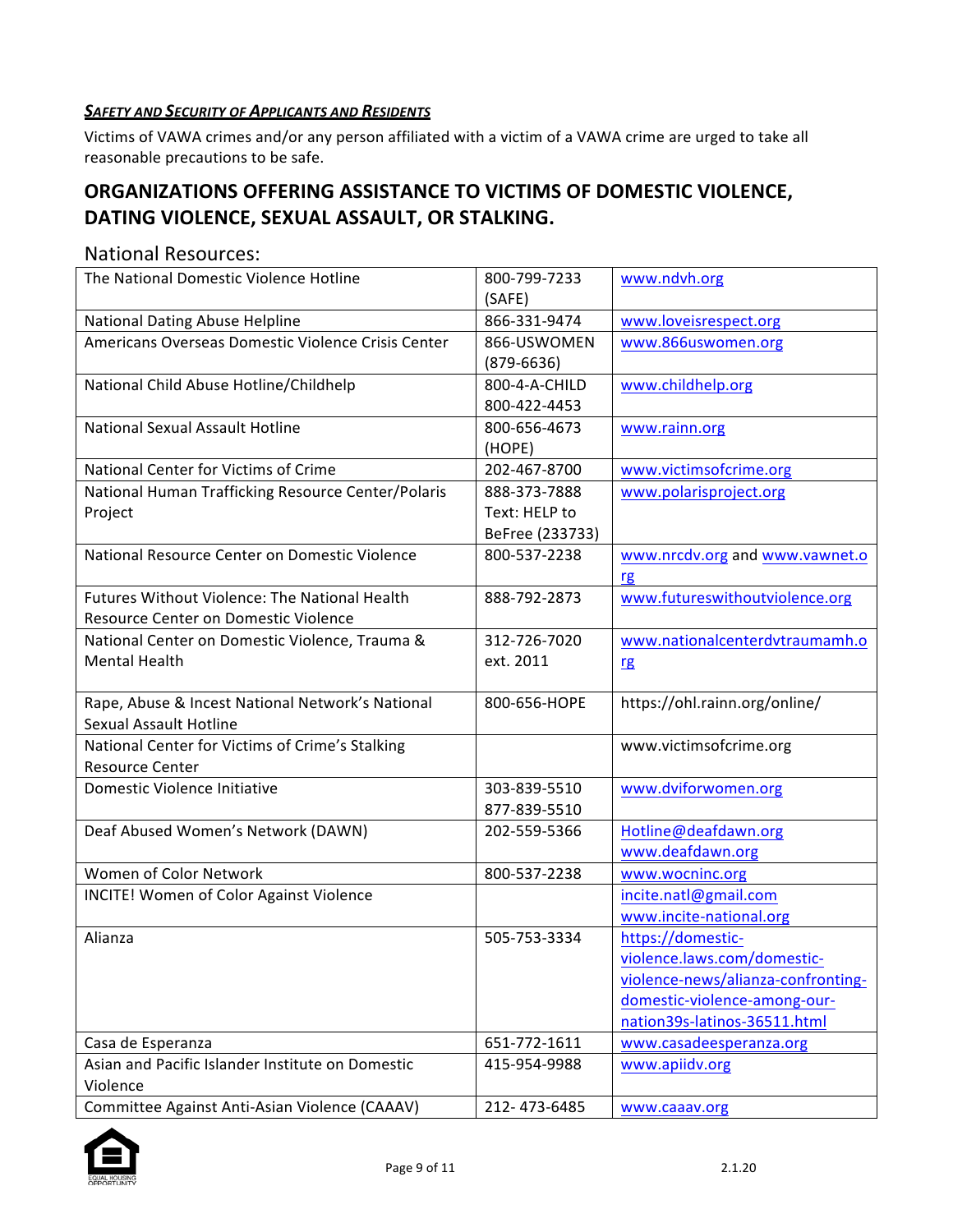| Manavi                                                 | 732-435-1414 | www.manavi.org                    |
|--------------------------------------------------------|--------------|-----------------------------------|
| Institute on Domestic Violence in the African American | 877-643-8222 | idvaac.org                        |
| Community                                              |              |                                   |
| The Black Church and Domestic Violence Institute       | 770-909-0715 | www.nonprofitfacts.com            |
| The Audre Lorde Project                                |              | www.alp.org                       |
| <b>LAMBDA GLBT Community Services</b>                  | 206-350-4283 | www.qrd.org/qrd/www/orgs/avpr     |
|                                                        | 178-596-0342 | oject/main.htm                    |
| National Coalition of Anti-Violence Programs           | 206-350-4283 | https://ncadv.org                 |
| 1-212-714-1184                                         |              |                                   |
| National Gay and Lesbian Task Force                    | 202-393-5177 | www.ngltf.org                     |
| Northwest Network of Bisexual, Trans, Lesbian & Gay    | 206-568-7777 | www.nwnetwork.org                 |
| <b>Survivors of Abuse</b>                              |              |                                   |
| National Clearinghouse on Abuse in Later Life          | 608-255-0539 | www.ncall.us                      |
| National Center for Elder Abuse                        | 855-500-3537 | https://ncea.acl.gov              |
| American Bar Association Commission on Domestic        | 202-662-1000 | www.abanet.org/domviol            |
| Violence                                               |              |                                   |
| Battered Women's Justice Project                       | 800-903-0111 | www.bwjp.org                      |
| Safe Horizon stalking victims' hotline (assessment &   | 866-689-4357 |                                   |
| referrals provided)                                    |              |                                   |
| <b>Stalking Resource Center</b>                        |              | www.victimsofcrime.org/our-       |
|                                                        |              | programs/stalking-resource-center |
| The National Organization for Victim Assistance        | 800-879-6682 | www.trynova.org                   |
| iSafetyNet                                             |              | www.isafetynet.org/               |

### Local Resources:

| SafeNet                               | 814-454-8161 | www.safeneterie.org              |
|---------------------------------------|--------------|----------------------------------|
| Erie County Domestic Violence Hotline | 716-862-4357 | www2.erie.gov/socialservices/ind |
|                                       |              | ex.php?q=domestic-violence       |
| Crime Victim Center                   | 814-455-9414 | www.cvcerie.org                  |
|                                       | 800-352-7273 |                                  |

# **INFORMATION ABOUT PROPERTIES PROVIDING HUD SUBSIDY AND SUBJECT TO THE RULES PROVIDED BY THE VIOLENCE AGAINST WOMEN REAUTHORIZATION ACT 2013**

HACE will assist the victim in finding alternative housing with subsidy provided through the Department of Housing and Urban Development.

Victims can conduct their own "search" and can find Section 8 apartments on HUD's web sites http://www.hud.gov/apps/section8/ http://portal.hud.gov/hudportal/HUD?src=/program\_offices/public\_indian\_housing/pha/contacts

For information about Low-Income Housing Tax Credit properties in State please contact PHFA at 1-855-827-3466 or go to www.phfa.org

## **NON-COMPLIANCE WITH THE REQUIREMENTS OF THIS NOTICE**